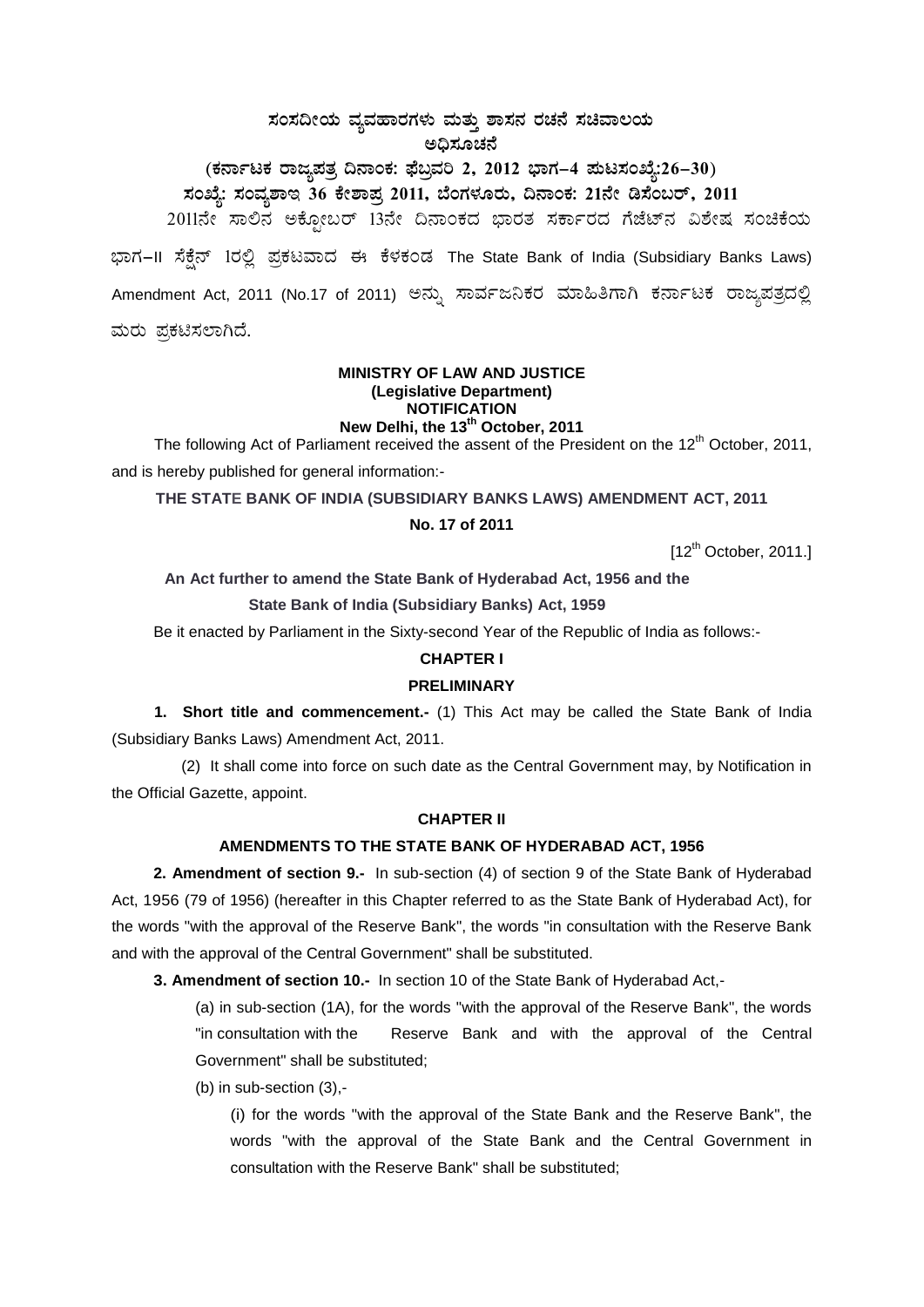(ii) for the words "public issue", the words "public issue or rights issue" shall be substituted;

(c) in sub-section (3B),-

(i) for the words "with the approval of the State Bank and the Reserve Bank", the words "with the approval of the State Bank and the Central Government in consultation with the Reserve Bank" shall be substituted;

(ii) for the words "with the approval of the Reserve Bank", the words "in consultation with the Reserve Bank and with the approval of the Central Government" shall be substituted.

#### **CHAPTER III**

## **AMENDMENTS TO THE STATE BANK OF INDIA (SUBSIDIARY BANKS) ACT, 1959**

**3. Amendment of section 10.-** In section 10 of the State Bank of Hyderabad Act,-

(a) in sub-section (1A), for the words "with the approval of the Reserve Bank", the words "in consultation with the Reserve Bank and with the approval of the Central Government" shall be substituted;

(b) in sub-section (3),-

**4. Amendment of section 6.-** In sub-section (4) of section 6 of the State Bank of India (Subsidiary Banks) Act, 1959 (38 of 1959 ) (hereinafter referred to as the principal Act), for the words "with the approval of the Reserve Bank", the words "in consultation with the Reserve Bank and with the approval of the Central Government" shall be substituted.

**5. Amendment of section 7.-** In section 7 of the principal Act,-

(a) in sub-section (1A), for the words "with the approval of the Reserve Bank", the words "in consultation with the Reserve Bank and with the approval of the Central Government" shall be substituted;

(b) in sub-section (4),-

(i) for the words "with the approval of the State Bank and the Reserve Bank", the words ''with the approval of the State Bank and the Central Government in

consultation with the Reserve Bank" shall be substituted;

(ii) for the words "public issue", the words "public issue or rights issue" shall be substituted;

(c) in sub-section (6),-

(i) for the words "with the approval of the State Bank and the Reserve Bank", the words "with the approval of the State Bank and the Central Government in consultation with the Reserve Bank" shall be substituted;

(ii) for the words "with the approval of the Reserve Bank", the words "in consultation with the Reserve Bank and with the approval of the Central Government" shall be substituted.

**6. Amendment of section 25.-** In section 25 of the principal Act,-

(a) in sub-section (1),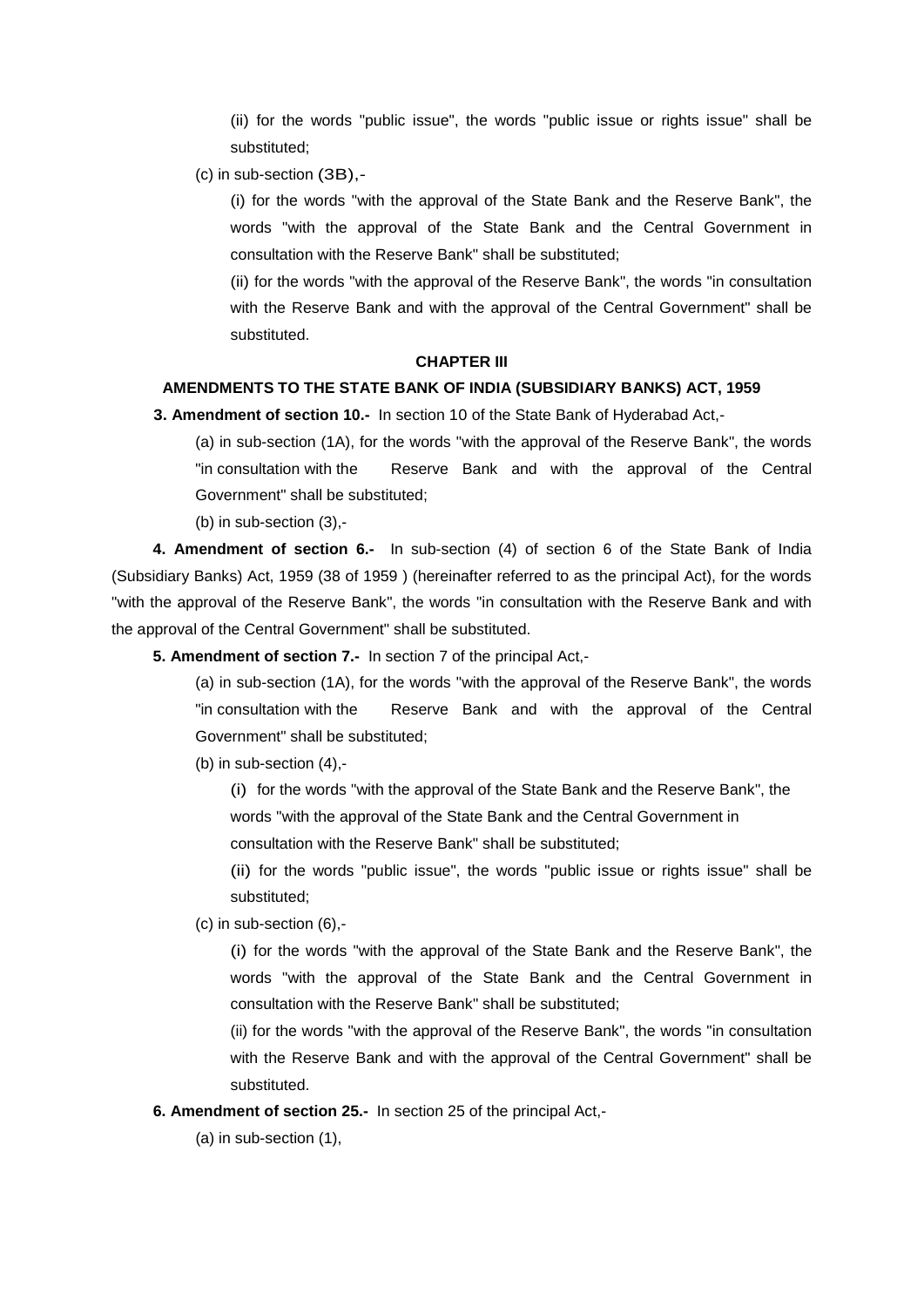(i) in clause (a), for the words "with the approval of the Reserve Bank", the words "in consultation with the Reserve Bank and with the approval of the Central Government" shall be substituted;

(ii) in clause (b), for the words "to be nominated by the Reserve Bank", the words "to be nominated by the Central Government on the recommendation of the Reserve Bank" shall be substituted;

(b) in sub-section (6), for the words "in consultation with the Reserve Bank", the words "in consultation with the Central Government" shall be substituted.

**7. Amendment of section 29.-** In section 29 of the principal Act,-

(a) in sub-section (1), for the words "and with the approval of the Reserve Bank", the words "and the Reserve Bank, and with the approval of the Central Government" shall be substituted;

(b) in sub-section (3),-

(i) in the proviso to clause (a), for the words "with the approval of the State Bank and the Reserve Bank", the words "with the approval of the State Bank and the Central Government in consultation with the Reserve Bank" shall be substituted;

(ii) in clauses (b) and (c), for the words "with the approval of the Reserve Bank", the words "in consultation with the Reserve Bank and with the approval of the Central Government" shall respectively be substituted;

(c) in sub-section (5), for the words "with the approval ofthe Reserve Bank", the words "in consultation with the Reserve Bank and with the approval of the Central Government" shall be substituted.

#### **8. Amendment of section 31.-** In section 31 of the principal Act,-

(a) in sub-section (1), for the words "with the approval of the Reserve Bank", the words "in consultation with the Reserve Bank and with the approval of the Central Government" shall be substituted;

(b) in clause (a) of sub-section (3), for the words "with the approval of the Reserve Bank", the words "in consultation with the Reserve Bank and with the approval of the Central Government" shall be substituted.

## **9. Amendment of section 35 A.-** In section 35A of the principal Act,-

(a) in sub-section (1),-

(i) for the words "Where the Reserve Bank, on the recommendation of the State Bank", the words "Where the Central Government, on the recommendation of the Reserve Bank and in consultation with the State Bank" shall be substituted;

(ii) for the words "the Reserve Bank may", the words "the Central Government may" shall be substituted;

(b) in sub-sections (2) and (5), for the words "The Reserve Bank may", the words "The Central Government in consultation with the Reserve Bank may" shall respectively be substituted;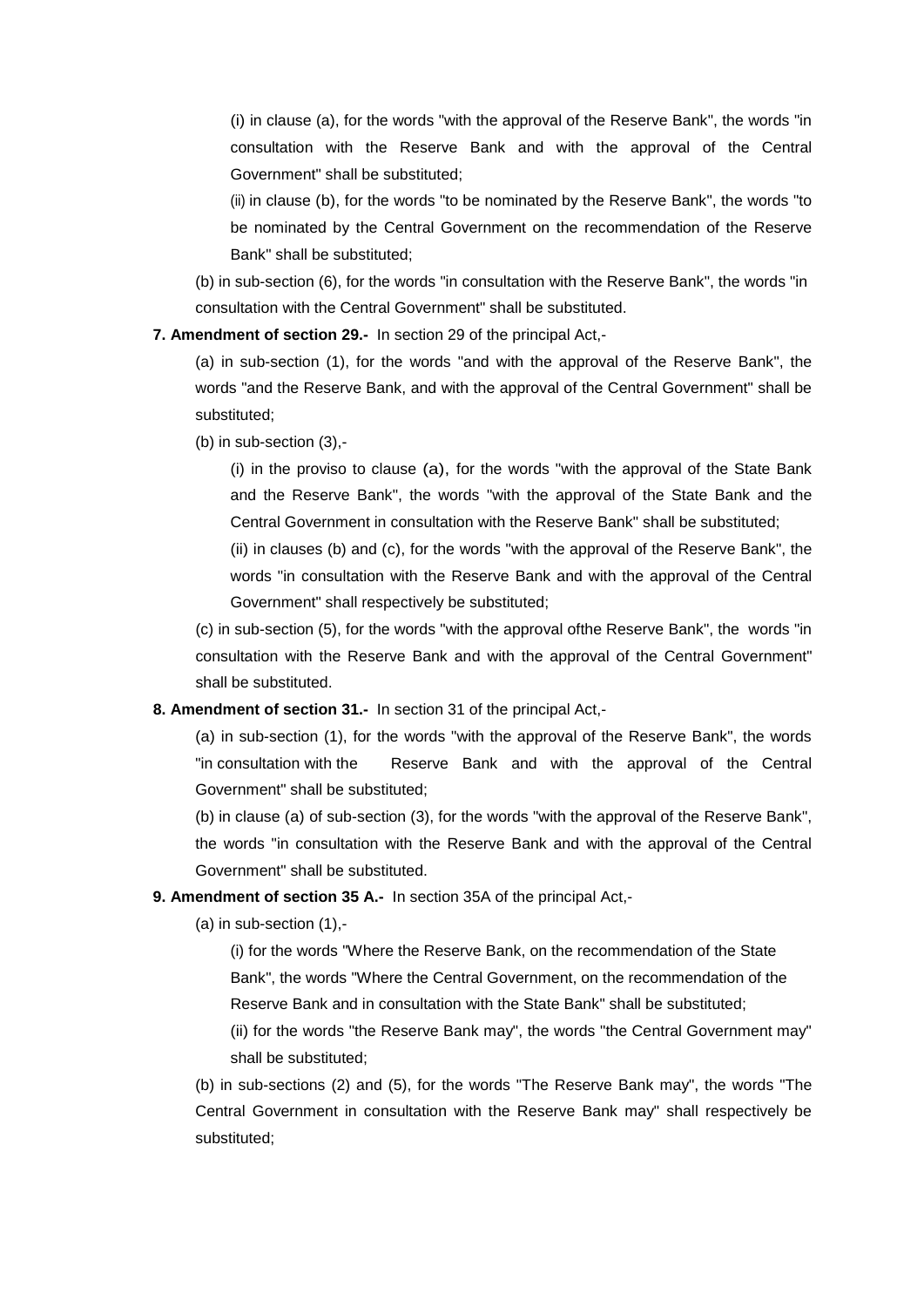(c) in sub-section (3), clause (b) of sub-section (4) and sub-sections (6) and (7), for the words "the Reserve Bank", wherever they occur, the words "the Central Government" shall respectively be substituted.

**10. Substitution of new section for section 63.-** For section 63 of the principal Act, the following section shall be substituted, namely:-

**"63. Power of subsidiary Banks to make regulations.-** (1) The Board of Directors of a subsidiary Bank may, after consultation with the State Bank and the Reserve Bank and with the previous approval of the Central Government, by Notification in the Official Gazette, make regulations not inconsistent with this Act and the rules made thereunder, to provide for all matters for which provision is necessary or expedient for the purpose of giving effect to the provisions of this Act or any other law for the time being in force.

(2) In particular, and without prejudice to the generality of the foregoing power, such regulations may provide for-

(a) the powers and duties of the managing director of the subsidiary Bank;

(b) the fees and allowances which may be paid to directors or others for attending any meetings of the Board of Directors or of its committees (including the executive committee) or other committees or for attending to any other work of the subsidiary Bank;

(c) the time and place at which, and the mannerin which the business of the Board of Directors of the subsidiary bank shall be transacted and the procedure to be foilowed at the meetings thereof;

(d) the constitution of the executive committee of the subsidiary bank and the conditions and limitations subject to which the executive committee may exercise its powers,and the procedure to be followed at the meetings thereof;

(e) the formation of any other committees, whether of the Board of Directors of the subsidiary Bank or otherwise, and the delegation of powers and functions of the Board to such committees and the conduct of business in such committees;

(f) the nature of shares of the subsidiary Bank, the manner in which, and the conditions subject to which, shares may be held and transferred and generally all matters relating to the rights and duties of shareholders;

(g) the procedure for issuing the certificates of shares;

h) the procedure with respect to increase, whether by' public issue or rights issue or by preferential allotment or private placement, the issued capital by issue of equity or preference shares;

(i) the manner of acceptance of share money in instalments, the manner of making calls and the manner of forfeiture of unpaid shares and their re-issue;

(j) the maintenance of share registers, and the particulars to be entered in such registers in addition to those specified in sub-section (1) of section 21, the safeguards to be observed in the maintenance of the register of shareholders on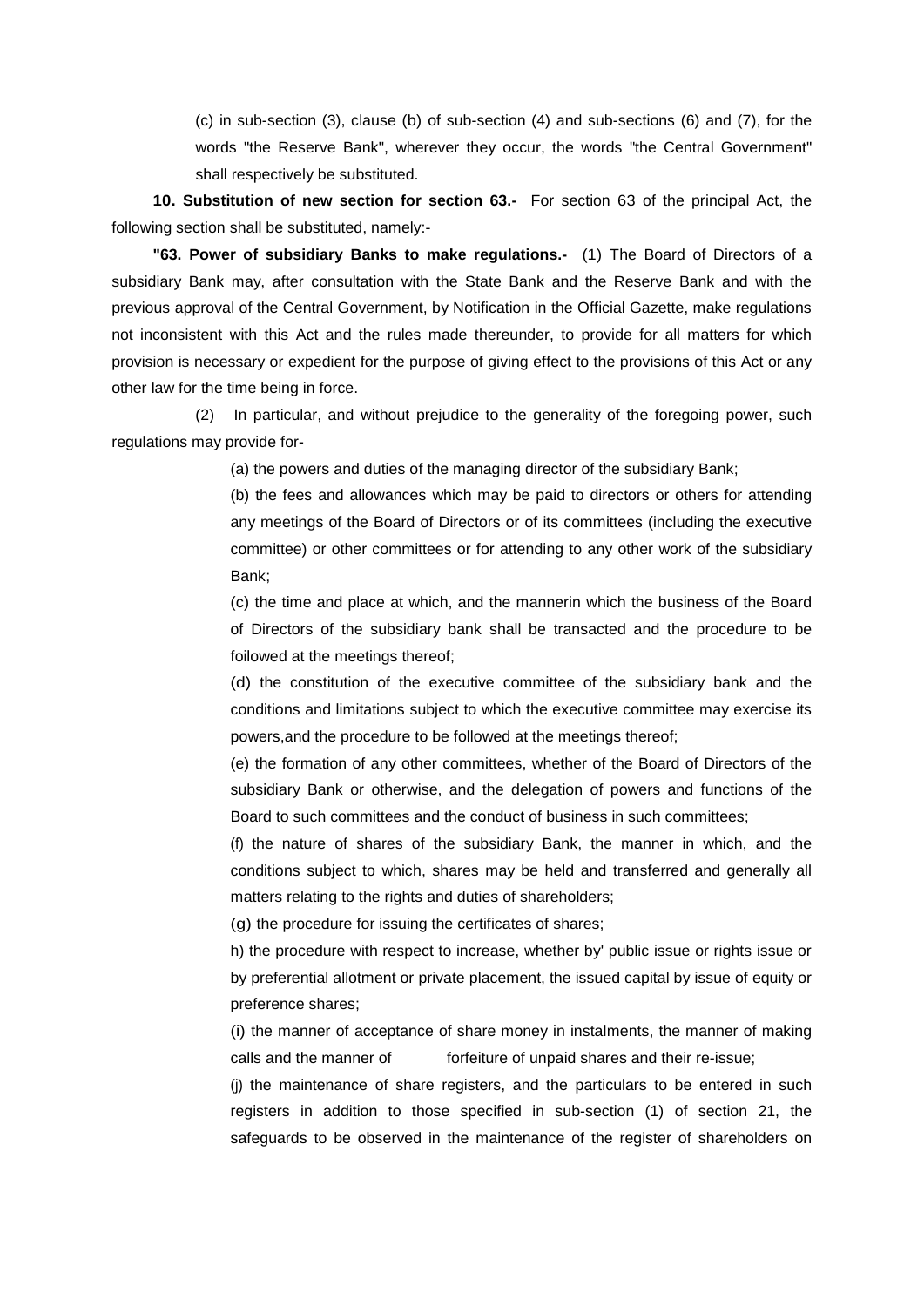computer floppies or diskettes or any other electronic form, the inspection and closure of the registers and all other matters connected therwith;

(k) the manner in which every individual registered shareholder nominate, an individual to whom all his rights in the shares shall vest in the event of his death under sub-section (1) of section 18A;

(l) the manner in which, the joint holders may nominate an individual to whom.all their rights in the shares shall vest in the event of the death of all the joint holders under sub-section (2) of section 18A;

(m) the manner in which nomination is varied or cancelled under sub-section (3) of section 18A;

(n) the manner in which every individual registered as the holder of the shares to make nomination where nominee is a minor to appoint, any person to become entitled to the shares in the event of his death during the minority of the nominee under sub-section (4) of section 18A;

(o) the holding and conduct of elections under this Act and the final determination of doubts or disputes regarding the qualifications of candidates for election or regarding the validity of elections;

(p) the manner in which general meeting shall be convened, the procedure to be followed there at and the manner in which voting rights may be exercised;

(q) the manner in which notices may be served on behalf of the subsidiary Bank upon shareholders or other persons;

(r) the payment of dividends including interim dividends;

(s) the delegation of powers and functions of the Board of Directors of the subsidiary Bank to the managing director or directors or officers or other employees of that Bank;

(t) the conditions and limitations subject to which the subsidiary Bank may appoint officers, advisers and other employees and fix their remuneration and other terms and conditions of service;

(u) the duties and conduct of officers, advisers and other employees of the subsidiary Bank;

(v) the establishment and maintenance of superannuation, pension, provident or other funds for the benefit of the officers or employees of the subsidiary bank or of the dependants of such officers or employees or for the purposes of the subsidiary Bank, and the granting of superannuation allowances, annuities and pensions payable out of any such fund;

(w) the conduct and defence of legal proceedings by or against the subsidiary Bank and the manner of signing pleadings;

(x) the provision of a seal for the subsidiary bank and the manner and effect of its use;